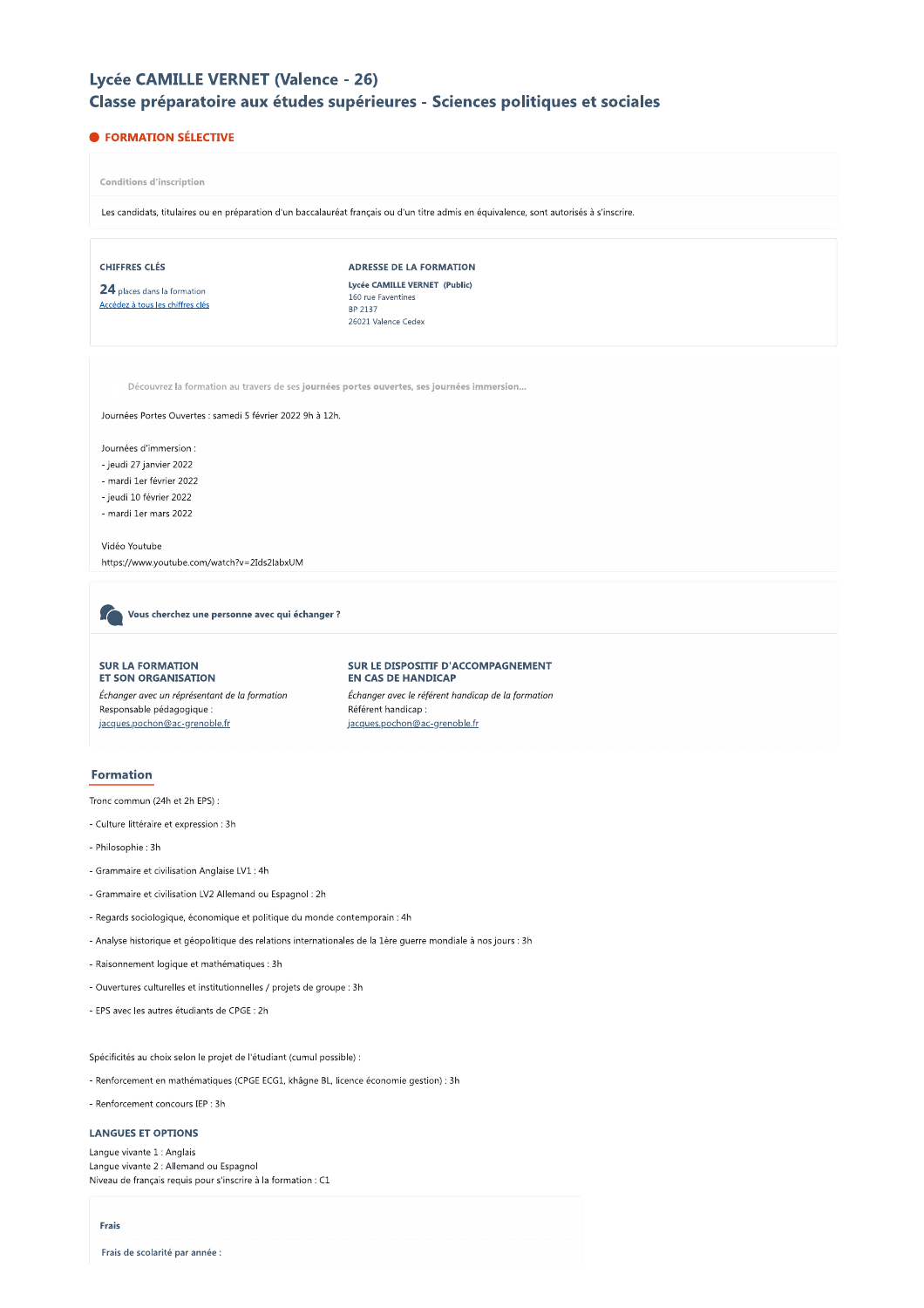#### Aucun frais

Frais de scolarité par année pour les étudiants boursiers : Aucun frais

\* sauf indication contraire les sommes indiquées sont en euros

### Dispositifs pour réussir

Facilité d'accès : en centre ville, à 10mn gare routière et SNCF de Valence Ville.

Internat : garçons et filles.

Statut interne externé proposé.

Aide financière aux études selon ressources

# Établissement

### Lycée CAMILLE VERNET (Public)

160 rue Faventines BP 2137 26021 Valence Cedex Tel Accueil: 04.75.42.11.55 Fax: 04.75.55.60.14 Site internet

#### **INFORMATIONS SUPPLÉMENTAIRES:**

Présentation Prépa Camille Vernet sur Youtube https://www.youtube.com/watch?v=2Ids2labxUM

Les prépas bénéficient d'un corps professoral très qualifié. Le taux d'intégration est très bon (Écoles Nationales Supérieures d'Ingénieurs pour les CPGE scientifiques, Écoles Supérieures de Management de milieu et de haut de tableau pour les CPGE ECG). Hébergement : Internat filles 24 places, Internat Garçons 6 places, possibilité de trouver un logement près du lycée. Restauration au lycée. Gare routière et SNCF Valence ville à 12 min ; TGV à 20 min. Inscription Université : les étudiants de CPGE s'inscrivent en parallèle à l'Université Grenoble Alpes (CVEC 91€ et inscription UGA 170€).

# Connaissances et compétences attendues

#### **ATTENDUS NATIONAUX**

Donnée non disponible pour cette formation.

Baccalauréat général.

Boursier du secondaire et du supérieur prioritaire.

# Critères généraux d'examen des voeux

### **RÉSULTATS ACADÉMIQUES**

#### **Bac Général**

.<br>Le critère est Essentiel pour la commission d'examen des voeux

Être en possession du Bac. Des profils variés seront accueillis quels que soient les enseignements de spécialité suivis au lycée.

### COMPÉTENCES ACADÉMIQUES, ACQUIS MÉTHODOLOGIQUES, SAVOIR-FAIRE

### Capacités générales

.<br>Essentiel pour la commission d'examen des voeux

Niveau de compétences en lettres, philosophie, histoire géographie, anglais, LV2 Espagnol Allemand, Le niveau de langues est important. Le niveau de français est aussi important. Le niveau sera apprécié par l'analyse des bulletins de 1ère et Terminale

# **SAVOIR-ÊTRE**

#### Comportement

-<br>Ce critère est Très important pour la commission d'examen des voeux

Éléments permettant de juger le sérieux, l'assiduité, la ponctualité, le dynamisme, la participation orale, la curiosité....

# MOTIVATION, CONNAISSANCE DE LA FORMATION, COHÉRENCE DU PROJET

### Motivation

.<br>Le critère est Essentiel pour la commission d'examen des voeux

Présence d'une lettre de motivation. Lecture d'une volonté de progression dans les compétences.

### ENGAGEMENTS, ACTIVITÉS ET CENTRES D'INTÉRÊT, RÉALISATIONS PÉRI OU EXTRA-SCOLAIRES

Ouverture sur le monde - Ce critère est Très important pour la commission d'examen des voeux